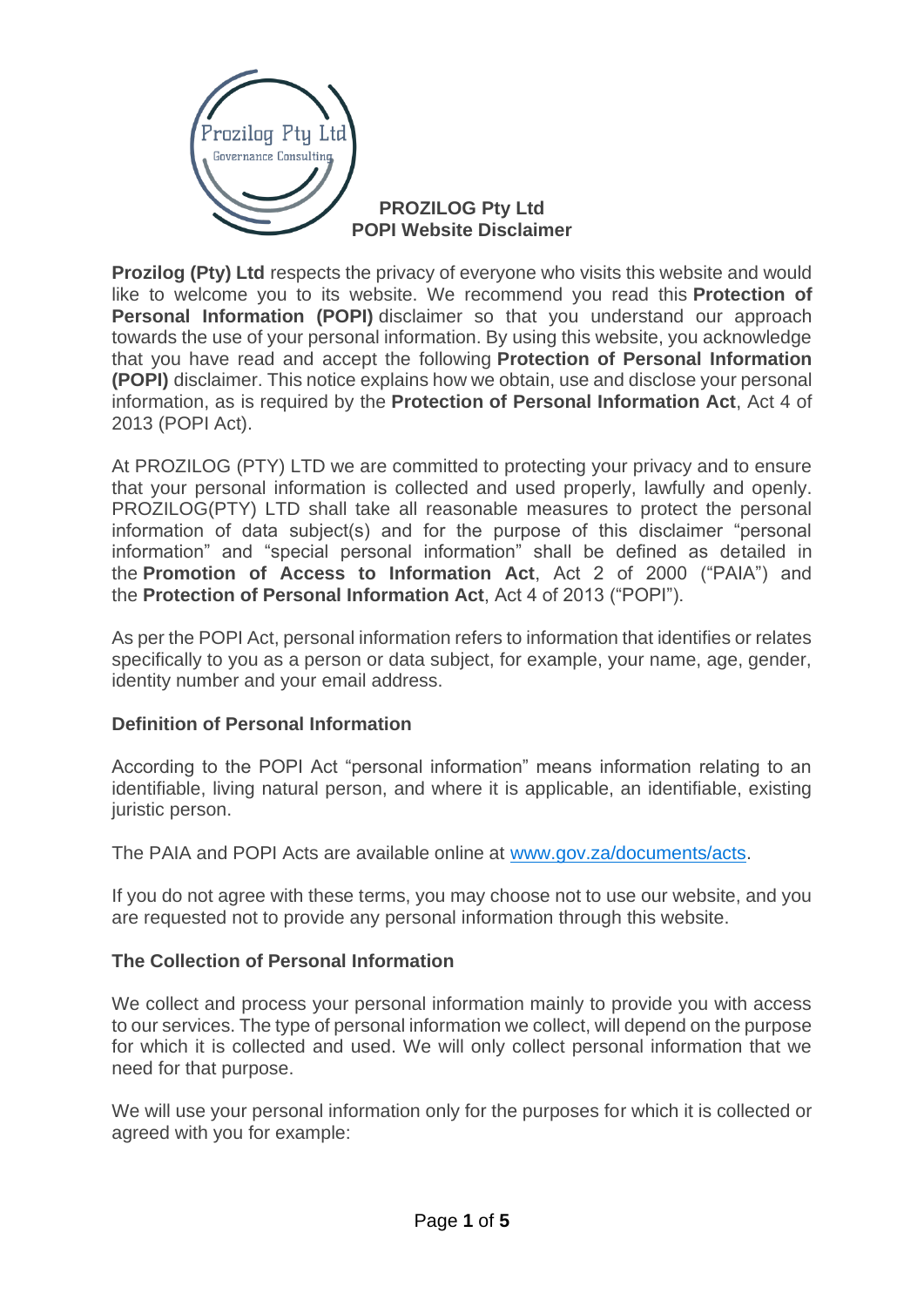### **Information**

- To render related services as was requested.
- To carry out our obligations arising from any contracts entered between you and us.
- To provide the client with information which PROZILOG (PTY) LTD believes may be of interest to the client.
- To contact you regarding services, provided you have given consent to do so or you have previously requested a service from us and the communication is relevant to that prior request and made within any timeframes established by applicable laws.
- Use your personal information to comply with legal and regulatory requirements, or when it is prescribed by law.

# **The Storage of Personal Information**

All personal information collected by PROZILOG (PTY) LTD will be stored as follows:

- In terms of its Protection of Personal information Policy and PAIA Manual.
- In a secure and safe manner according to strict safeguards to ensure its privacy and confidentiality.
- For no longer than is necessary to achieve the purpose for which it was collected unless further retention is required by law or contractual obligation. In order to protect personal information from accidental or malicious destruction, when we delete your personal information from our servers, we may not immediately delete residual copies from our servers or remove information from our backup systems.
- Otherwise reasonably required by PROZILOG (PTY) LTD for lawful purposes related to its functions and activities.
- Retained further with the person's consent after which the information will be de-identified and disposed of as per PROZILOG (PTY) LTD's Policy and information destruction practices.

#### **Personal Information Security**

PROZILOG (PTY) LTD is legally obliged to provide adequate protection for the personal information we hold and to stop unauthorised access and use of personal information. We will, on an on-going basis, continue to review our security controls and related processes to ensure that your personal information is secure.

Our security principles cover:

- Acceptable usage of personal information
- Access to personal information
- Computer and network security
- Governance and regulatory issues
- Monitoring access and usage of personal information
- Secure communications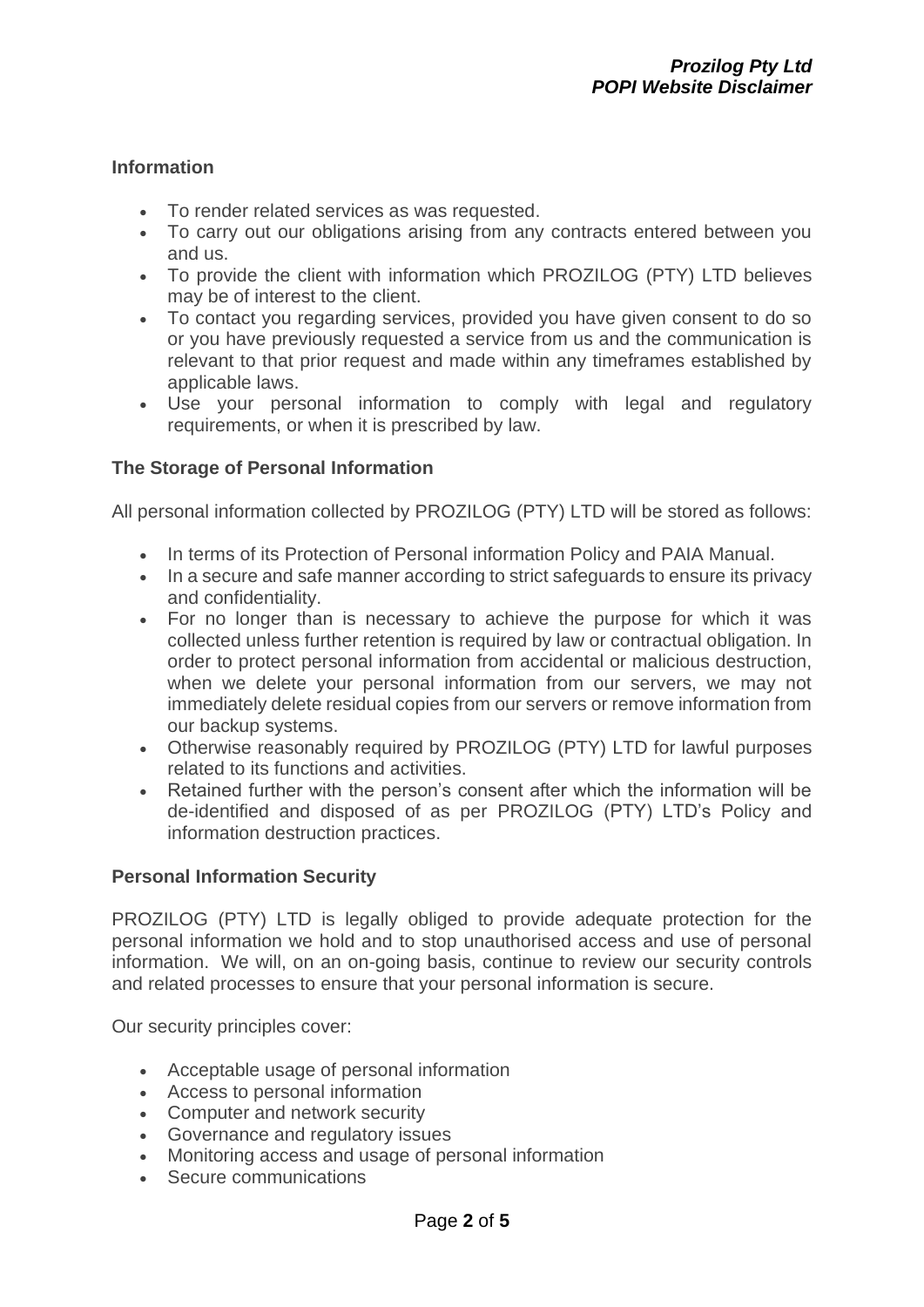When we contract with third parties, we impose appropriate security, privacy and confidentiality obligations on them to ensure that personal information that we remain responsible for, is kept secure.

We will ensure that anyone to whom we pass your personal information agrees to treat your information with the same level of protection as we are obliged to.

#### **Sharing of Personal Information**

Any personal information supplied to PROZILOG (PTY) LTD will be treated as confidential and PROZILOG (PTY) LTD will not disclose your personal information unless legally permitted thereto. No personal information will be transferred to a third party without the explicit consent of the data subject unless legally obliged thereto. By providing the personal information, the data subject agrees that PROZILOG (PTY) LTD may transfer the personal information to the following people and/or organisations in pursuit of the data processing purposes set out in our Privacy and Protection of Personal Information Policy:

- To the divisions in PROZILOG (PTY) LTD, including directors, employees, contractors, agents, auditors, legal and other professional advisors who are authorised to process your personal information.
- To financial and government organisations who may request your personal information from PROZILOG (PTY) LTD; the provision of such personal information includes banks, governmental, judicial, regulatory and law enforcement bodies, the South African Revenue services and the National Credit Regulator.
- To persons employed by PROZILOG (PTY) LTD to provide services on our behalf and that adhere to principles similar to PROZILOG (PTY) LTD regarding the treatment of personal information.
- To any person to whom PROZILOG (PTY) LTD cede, delegate, transfer or assign any of our rights or obligations pertaining to services provided to the person or contracts concluded with the person.
- To any person who acts as legal guardian, executor of an estate, curator or in a similar capacity.
- To any person or persons who may be permitted by applicable law or that you may consent to, including persons or entities who may request such personal information to evaluate the credit worthiness of the person.

#### **Your Rights Regarding Your Personal Information**

A data subject (employee, contractor, supplier and/or resident) has the following rights to his/her personal information collected, processed and stored by PROZILOG (PTY) LTD:

- Right of access to the personal information collected.
- Right to rectify or update your personal information.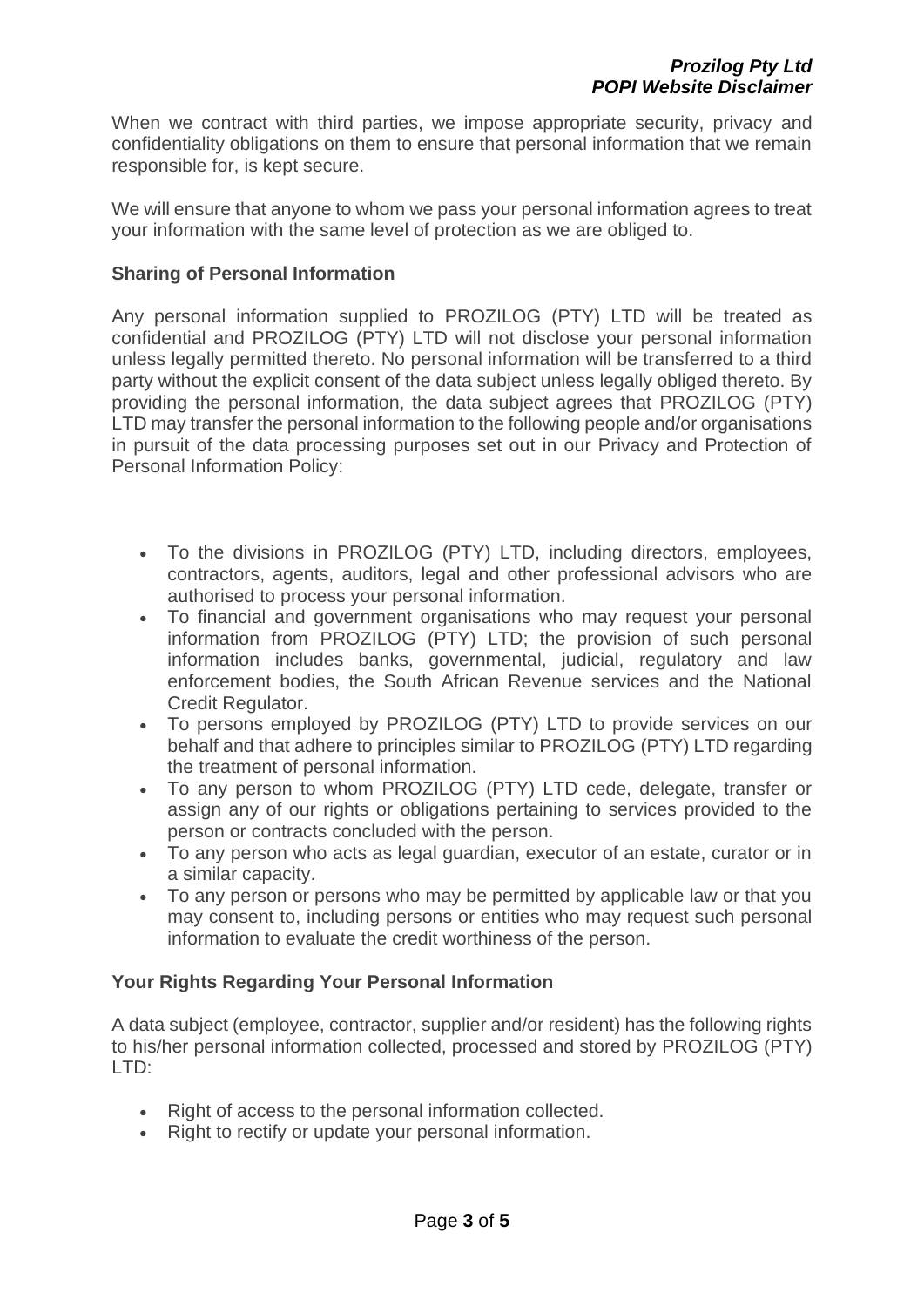- The right to object at any time to the processing of the personal information in which event the consequences of the objection will be explained to the data subject.
- The right to request PROZILOG (PTY) LTD to no longer process the personal information of the data subject should the personal information not be required for further processing or by law.

We will take all reasonable steps to confirm your identity before making changes to personal information we may hold about you. We would appreciate it if you would take the necessary steps to keep your personal information accurate and up-to-date by notifying us of any changes we need to aware of.

# **Cookies Policy**

We use the term "cookies" to refer to cookies and other similar technologies covered by the POPI Act on privacy in electronic communications.

• What is a cookie?

Cookies are small data files that you browser places on your computer or device. Cookies help you browser navigate to websites and the cookies themselves cannot collect any information stored on your computer or your files. To protect your privacy, your browser only gives a website access to the cookies it has already sent to you.

• Why do we use cookies?

Cookies remember the type of browser you use and which additional browser software you installed. Cookies also remember your preferences, such as language and region, which remain as your default settings when you revisit the site.

• How do I reject and delete cookies?

We will not use cookies to collect personal identifiable information about you. However, should you wish to do so, you can choose to reject or block the cookies set by the websites by changing your browser settings – see "Help" function within your browser for further details. Please note most browsers automatically accept cookies so if you do not wish cookies to be used you may need to actively delete or block the cookies. If you reject the use of cookies, you will still be able to visit our website but some functions may not work correctly

# **General Conditions Pertaining To Personal Information**

PROZILOG (PTY) LTD accepts no liability whatsoever for any loss, damage (whether direct, indirect, special or consequential) and/or expenses of any nature whatsoever which may arise as a result of, or which may be attributable directly or indirectly from personal information made available on these pages or links, or actions or transaction resulting there from.